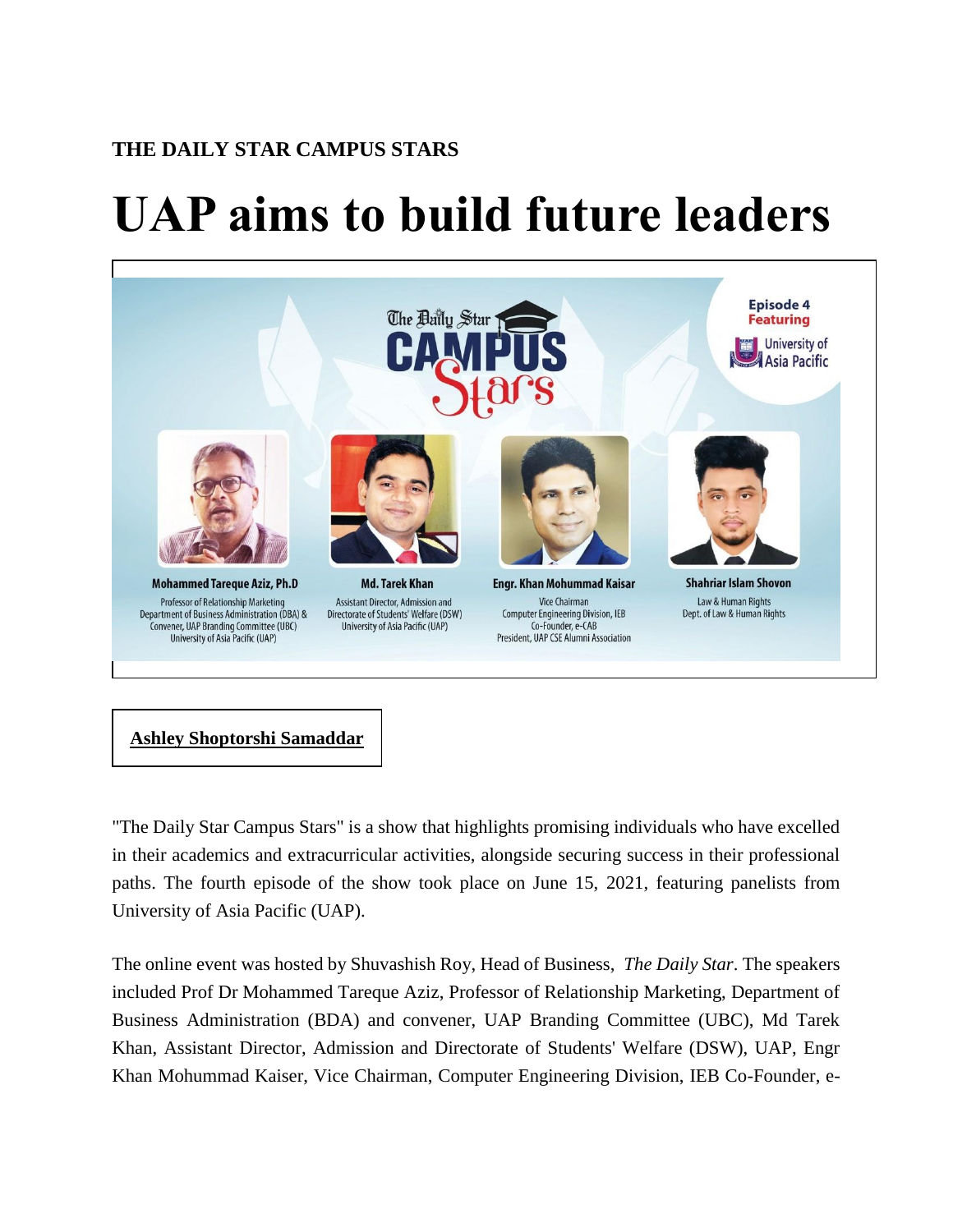CAB President, UAP CSE Alumni Association, and Shahriar Islam Shovon, student of Law and Human Rights at UAP.aaaaaaaaa

Students of UAP have managed to reach promising levels at different sectors, be it in science, commerce, or humanities. Under the guidance of prominent leaders, they have been allowed to nurture their skills, and overcome their difficulties.

"Philanthropist Sultan Mahmud, our vice chancellor, asked if I wanted to become an engineer when I first visited UAP for an admission. That time we had renowned physicist Sadruddin Ahmed Chowdhury, and Prof Dr Mir Shamsur Rahman among many others as our professors in the engineering department. Their love and down-to-earth nature alongside genuine appreciation always instigated me to keep learning and growing in my profession," shared Khan Mohummad Kaiser.



He also discussed the importance of the undergraduate project in forecasting a student's future skills. "National consultant Kazi Anwar Hossain was my supervisor during my undergraduate project. The things we had learned still come in handy in my profession," he added.